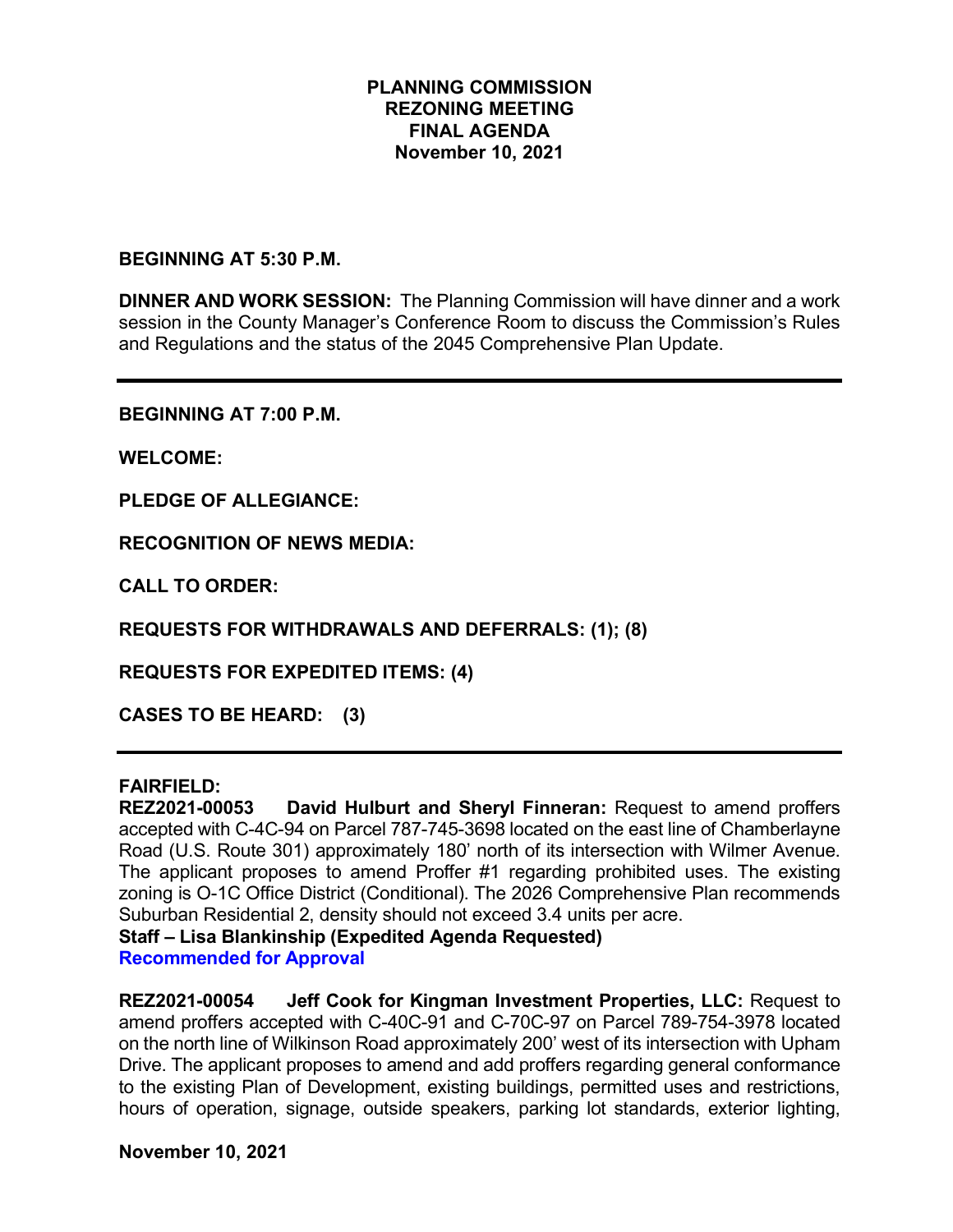signage, public address, perimeter landscaping, and outside storage. The existing zoning is B-2C Business District (Conditional). The 2026 Comprehensive Plan recommends Commercial Concentration. The site is located in the Enterprise Zone.

# **Staff – Seth Humphreys**

**Recommended for Approval**

**REZ2021-00060 Andrew M. Condlin for Stanley Martin Homes, LLC:** Request to conditionally rezone from A-1 Agricultural District, R-5AC and R-6C General Residence Districts (Conditional) to R-5AC (3.59 acres) and R-6C (0.56 acres) General Residence Districts (Conditional) Parcels 785-758-8049, 786-758-0294, and 786-758-0555 and part of Parcels 785-758-3485, -5283, -8854, -9568, -9882, and 785-759-7748 containing 4.15 acres located approximately 400' northeast of the intersection of Scott Road and Scott Place. The applicant proposes a residential development of townhomes and single-family dwellings. The R-5A District allows a density of 6 units per acre. The R-6 District allows a density of 12 units per acre for townhouses. The uses will be controlled by zoning ordinance regulations and proffered conditions. The 2026 Comprehensive Plan recommends Planned Industry. **Staff – Lisa Blankinship** 

## **(Expedited Agenda Requested)**

**Recommended for Approval**

**REZ2021-00062 Andrew M. Condlin for Marc A. Allocca:** Request to conditionally rezone from B-3 Business District and M-1 Light Industrial District to M-1C Light Industrial District (Conditional) Parcel 784-758-4750 containing 1.867 acres located on the east line of Telegraph Road approximately 225' north of its intersection with Brook Road (U.S. Route 1). The applicant proposes light industrial uses. The uses will be controlled by zoning ordinance regulations and proffered conditions. The 2026 Comprehensive Plan recommends Light Industrial. The site is in the Enterprise Zone.

**Staff – Livingston Lewis (Deferral Requested to January 13, 2022) Deferred to the January 13, 2022 Meeting**

## **VARINA:**

## *(Deferred from the September 9, 2021 Meeting)*

**REZ2021-00045 Jeffrey P. Geiger for D. R. Horton, Inc:** Request to conditionally rezone from R-2AC One-Family Residence District (Conditional), R-5AC General Residence District (Conditional), and RTHC Residential Townhouse District (Conditional) to R-5AC General Residence District (Conditional) (376.961 acres) and RTHC Residential Townhouse District (Conditional) (42.229 acres) Parcels 830-682-3002, 833-686-7681, 832-688-9219, and part of Parcel 833-682-5297 containing 419.19 acres located at the northwest intersection of Yahley Mill and Long Bridge Roads. The applicant proposes townhouses and detached dwellings for sale. The R-5A District allows a minimum lot area of 5,625 square feet and a maximum gross density of 6 units per acre. The RTH District allows a maximum gross density of 9 units per acre. The uses will be controlled by zoning ordinance regulations and proffered conditions. The 2026 Comprehensive Plan recommends Suburban Residential 1, density should not exceed 2.4 units per acre and Environmental Protection Area. Part of the site is in the Airport Safety Overlay District. **Staff – Lisa Blankinship (Withdrawn by Applicant) Withdrawn by Applicant**

**November 10, 2021**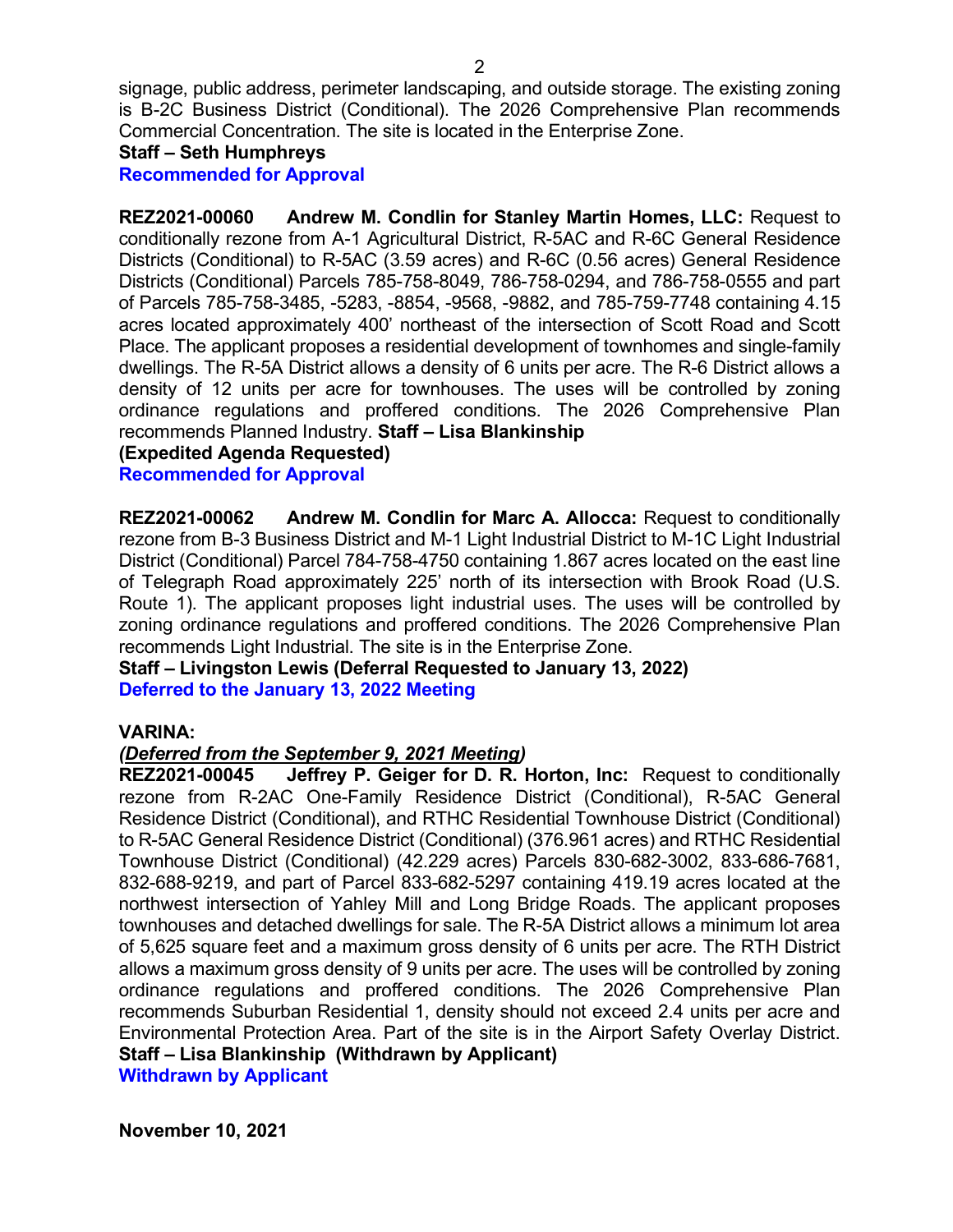**REZ2021-00056 Andrew M. Condlin Atlantic Crossing, LLC:** Request to conditionally rezone from A-1 Agricultural District to M-2C General Industrial District (Conditional) Parcels 841-712-8524, 842-712-1529, 842-712-5063, 843-711-6375, 843- 712-6388, and 844-709-3698 containing 530.47 acres located on the north and south lines of E. Williamsburg Road (U.S. Route 60) at its intersection with Technology Boulevard. The applicant proposes industrial and distribution uses. The uses will be controlled by zoning ordinance regulations and proffered conditions. The 2026 Comprehensive Plan recommends Office, Office/Service, Commercial Concentration, Traditional Neighborhood Development, and Environmental Protection Area. Part of the site is in the Airport Safety Overlay District. **Staff – Seth Humphreys (Deferral Requested to December 9, 2021) Deferred to the December 9, 2021 Meeting**

## **BROOKLAND:**

## *(Deferred from the October 14, 2021 Meeting)*

**REZ2021-00041 Andrew M. Condlin for Laurel Land, LLC:** Request to conditionally rezone from R-2 One-Family Residence District and [R-6C] General Residence District (Conditional) to R-6C General Residence District (Conditional) Parcels 767-760-8701, 768-759-3393, and 768-760-1507 containing 5.30 acres located at the northeast intersection of Hungary Spring and Hungary Roads. The applicant proposes townhomes and condominiums. The R-6 District allows a maximum gross density of 19.8 units per acre. The use will be controlled by zoning ordinance regulations and proffered conditions. The 2026 Comprehensive Plan recommends Suburban Residential 2, density should not exceed 3.4 units per acre. **Staff – Rosemary Deemer (Deferral Requested to December 9, 2021)**

**Deferred to the December 9, 2021 Meeting**

#### **THREE CHOPT:**

## *(Deferred from the October 14, 2021 Meeting)*

**REZ2021-00044 Andrew M. Condlin for SKM, LLC:** Request to conditionally rezone from A-1 Agricultural District to R-6C General Residence District (Conditional) (5.095 acres) and B-2C Business District (Conditional) (7.717 acres) Parcels 733-764-9576, 733- 765-4819, and part of Parcel 734-765-1504 containing 12.812 acres located at the northwest intersection of W. Broad Street (U.S. Route 250) and N. Gayton Road. The applicant proposes a condominium and commercial development. The R-6 District allows a maximum gross density of 19.8 units per acre. The uses will be controlled by zoning ordinance regulations and proffered conditions. The 2026 Comprehensive Plan recommends Urban Mixed-Use and Environmental Protection Area. The site is in the West Broad Street Overlay District. **Staff – Seth Humphreys Recommended for Approval**

**PUP2021-00025 Andrew M. Condlin for SKM, LLC:** Request for a Provisional Use Permit under Sections 24-4315.C and 24-2306 of Chapter 24 of the County Code to allow commercial uses and zoning modifications as part of a master-planned development on Parcels 733-764-9576 and 733-765-4819 located at the northwest intersection of W. Broad Street (U.S. Route 250) and N. Gayton Road. The existing zoning is A-1 Agricultural District. R-6C General Residence District (Conditional) zoning is proposed with REZ2021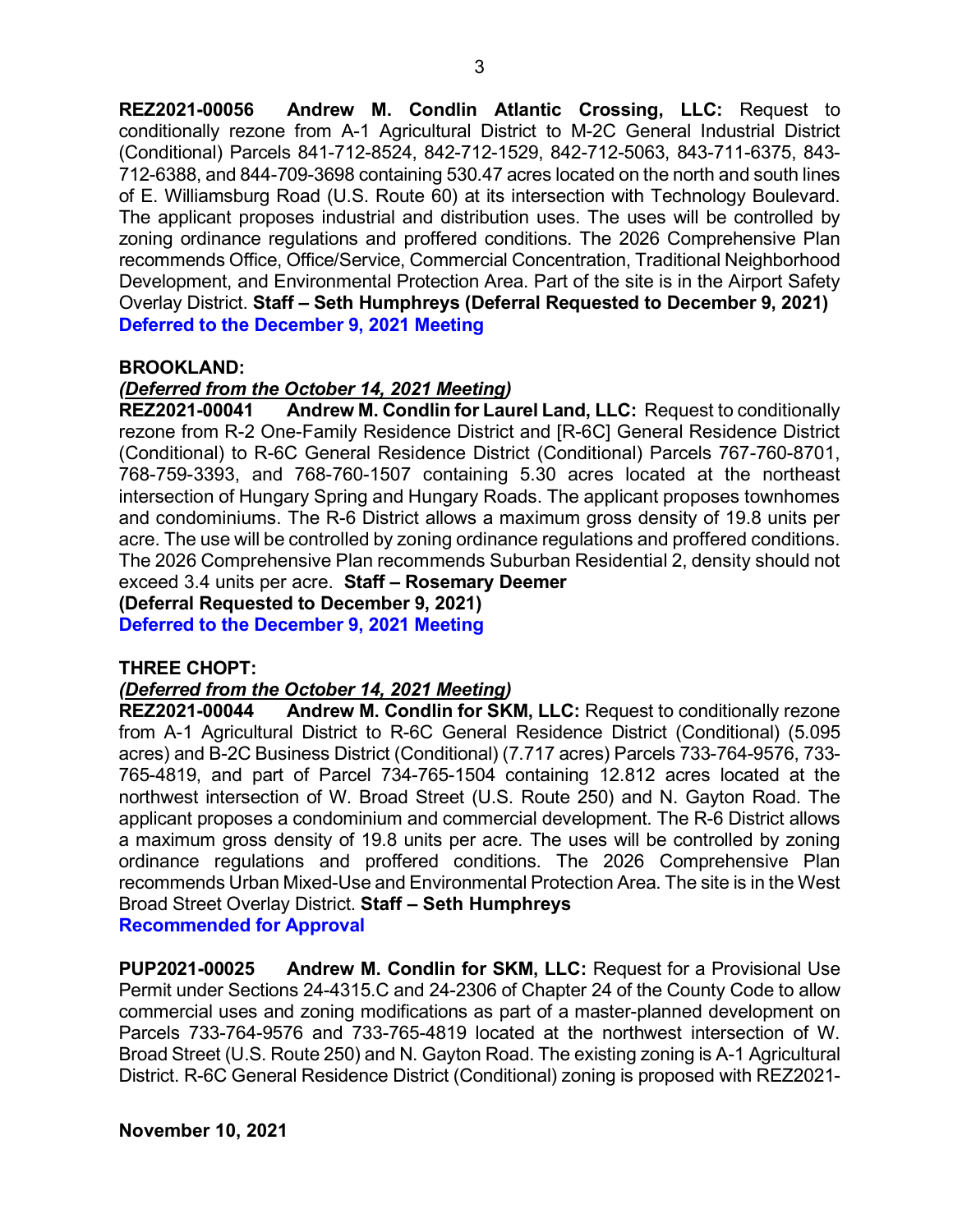00044. The 2026 Comprehensive Plan recommends Urban Mixed-Use and Environmental Protection Area. The site is in the West Broad Street Overlay District. **Staff – Seth Humphreys (Deferral Requested to December 9, 2021) Deferred to the December 9, 2021 Meeting**

## *(Deferred from the October 14, 2021 Meeting)*

**REZ2021-00002 Jeffrey P. Geiger for Edward Rose Properties, Inc.:** Request to conditionally rezone from A-1 Agricultural District to R-6C General Residence District (Conditional) Parcels 733-765-8245, 734-765-0271, 734-765-1326, 733-765-9428, 734- 765-1094, 734-765-1456, 734-765-3041, and part of Parcel 734-765-1504, containing 17.2 acres located at the northwest intersection of N. Gayton and Old Three Chopt Roads. The applicant proposes a multifamily development. The R-6 District allows a maximum gross density of 19.8 units per acre. The uses will be controlled by zoning ordinance regulations and proffered conditions. The 2026 Comprehensive Plan recommends Urban Mixed-Use and Environmental Protection Area. The site is in the West Broad Street Overlay District. **Staff – Seth Humphreys**

**(Deferral Requested to December 9, 2021)**

**Deferred to the December 9, 2021 Meeting**

**PUP2021-00026 Jeffrey P. Geiger for Edward Rose Properties, Inc:** Request for a Provisional Use Permit under Sections 24-4315.C and 24-2306 of Chapter 24 of the County Code to allow zoning modifications as part of a master-planned development on Parcels 733-765-8245, 734-765-0271, 734-765-1326, 733-765-9428, 734-765-1094, 734- 765-1456, 734-765-3041, and part of Parcel 734-765-1504 located at the northwest intersection of N. Gayton and Old Three Chopt Roads. The existing zoning is A-1 Agricultural District. R-6C General Residence District (Conditional) zoning is proposed with REZ2021-00002. The 2026 Comprehensive Plan recommends Urban Mixed-Use and Environmental Protection Area. The site is in the West Broad Street Overlay District. **Staff – Seth Humphreys (Deferral Requested to December 9, 2021)**

**Deferred to the December 9, 2021 Meeting**

## *(Deferred from the October 14, 2021 Meeting)*

**REZ2021-00048 James W. Theobald for Triple J Farms, LLC, ME Taylor LLC, and ME Payne LLC:** Request to conditionally rezone from A-1 Agricultural District to UMUC Urban Mixed-Use District (Conditional) Parcels 731-768-6671, 731-769-1848, 731-770-6865, 732-768-3835, 732-768-9107, and 734-767-2531 containing 183.011 acres located on the north line of Bacova Drive at its intersection of N. Gayton Road. The applicant proposes an urban mixed-use development. The uses will be controlled by zoning ordinance regulations and proffered conditions. The 2026 Comprehensive Plan recommends Office, Rural Residential, density should not exceed 1 unit per acre, and Environmental Protection Area. **Staff – Livingston Lewis** 

**(Deferral Requested to December 9, 2021)**

**Deferred to the December 9, 2021 Meeting**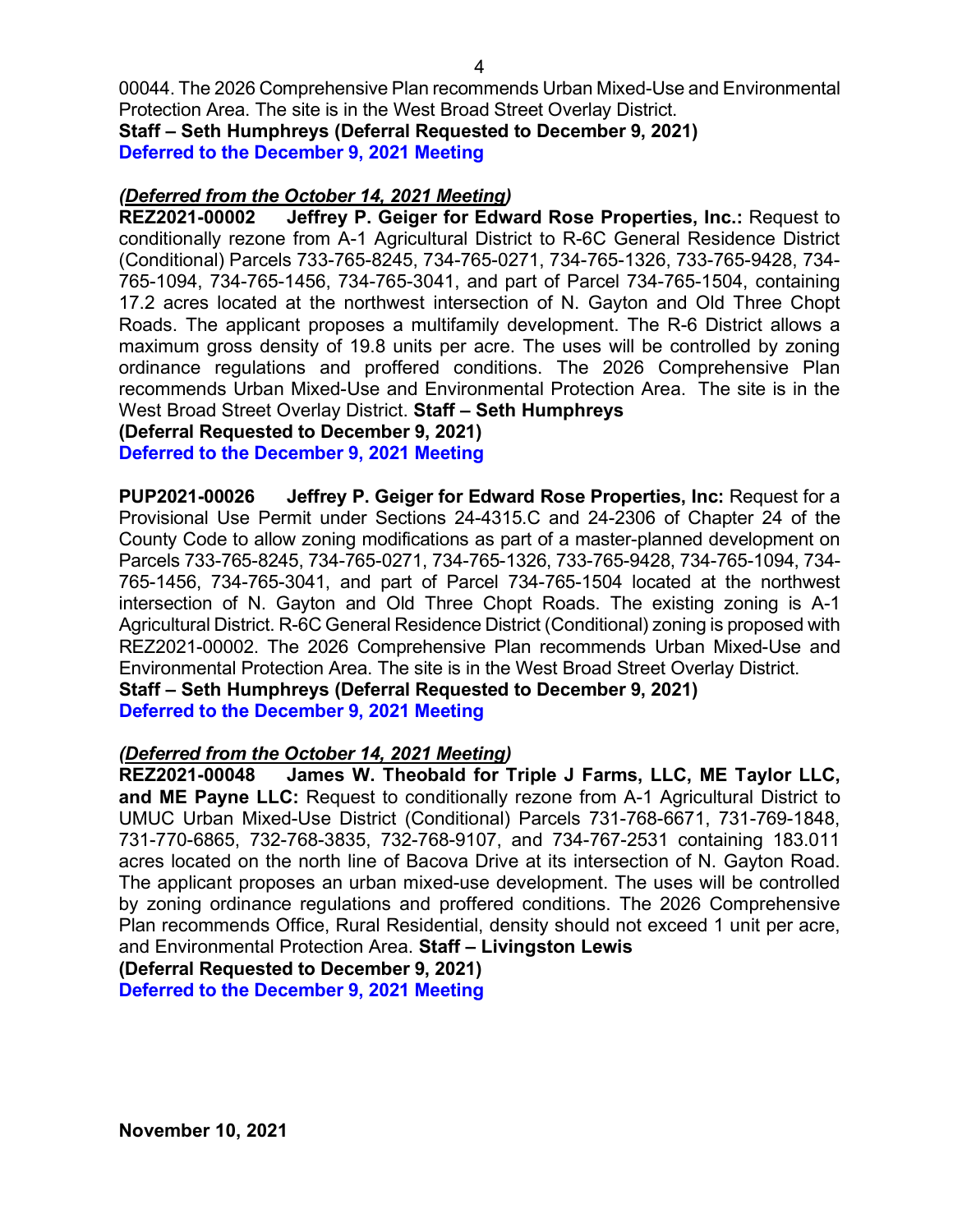## *(Deferred from the October 14, 2021 Meeting)*

**PUP2021-00018 James W. Theobald for Triple J Farms, LLC, ME Taylor LLC, and ME Payne LLC:** Request for a Provisional Use Permit under Sections 24-32.1 (a, f, i, k, n, p, s, t, u, v, w, x, z, aa, bb), 24-120 and 24-122.1 of Chapter 24 of the County Code to allow outdoor vending; auditorium and assembly hall; offices greater than 30,000 square feet, indoor recreation greater than 10,000 square feet, retail stores or shops greater than 10,000 square feet; drive-through services; parking garage with no associated ground floor retail; buildings in excess of 60' in height; residential density in excess of 30 units per acre; one-family dwellings exceeding 25 percent of total dwelling units; open space less than 20 percent; commercial or office square footage of less than 25 percent of the total building square footage; general hospitals; number of for-lease multifamily dwelling units to exceed 30 percent of total units; parking plan; and other uses of the same general character on Parcels 731-768-6671, 731-769-1848, 731-770-6865, 732-768-3835, 732-768-9107, and 734-767-2531 located on the north line of Bacova Drive at its intersection of N. Gayton Road. The existing zoning is A-1 Agricultural District. UMUC Urban Mixed-Use (Conditional) District zoning is proposed with REZ2021-00048. The 2026 Comprehensive Plan recommends Office, Rural Residential, density should not exceed 1 unit per acre, and Environmental Protection Area. **Staff – Livingston Lewis** 

**(Deferral Requested to December 9, 2021)**

**Deferred to the December 9, 2021 Meeting**

**REZ2021-00050 Nathalie Croft for Eagle Construction of VA, LLC:** Request to conditionally rezone from A-1 Agricultural District to RTHC Residential Townhouse District (Conditional) part of Parcel 738-769-3891 containing 14.582 acres located between the north line of N. Gayton Road and the terminus of Belair Place. The applicant proposes an age-restricted condominium community. The RTH District allows a maximum gross density of 9 units per acre. The use will be controlled by zoning ordinance regulations and proffered conditions. The 2026 Comprehensive Plan recommends Suburban Residential 1, density should not exceed 2.4 units per acre. **Staff – Michael Morris**

**Recommended for Approval**

## **TUCKAHOE:**

**REZ2021-00055 Simon Mueller for Wilton Commercial, LLC:** Request to conditionally rezone from B-1 Business District to B-2C Business District (Conditional) Parcels 741-742-1739, 740-742-9565, and 740-742-9327 containing 5.191 acres located on the north line of Patterson Avenue (State Route 6) approximately 175' west of its intersection with Pump Road. The applicant proposes commercial uses. The uses will be controlled by zoning ordinance regulations and proffered conditions. The 2026 Comprehensive Plan recommends Commercial Concentration and Environmental Protection Area. **Staff – Kristin Smith (Expedited Agenda Requested) Recommended for Approval**

**PUP2021-00020 Simon Mueller for Wilton Commercial, LLC:** Request for a Provisional Use Permit under Sections 24-4205 and 24-2306 of Chapter 24 of the County Code to allow an automated teller machine as a principal use on Parcels 741-742-1739, 740-742-9565, and 740-742-9327 located on the north line of Patterson Avenue (State